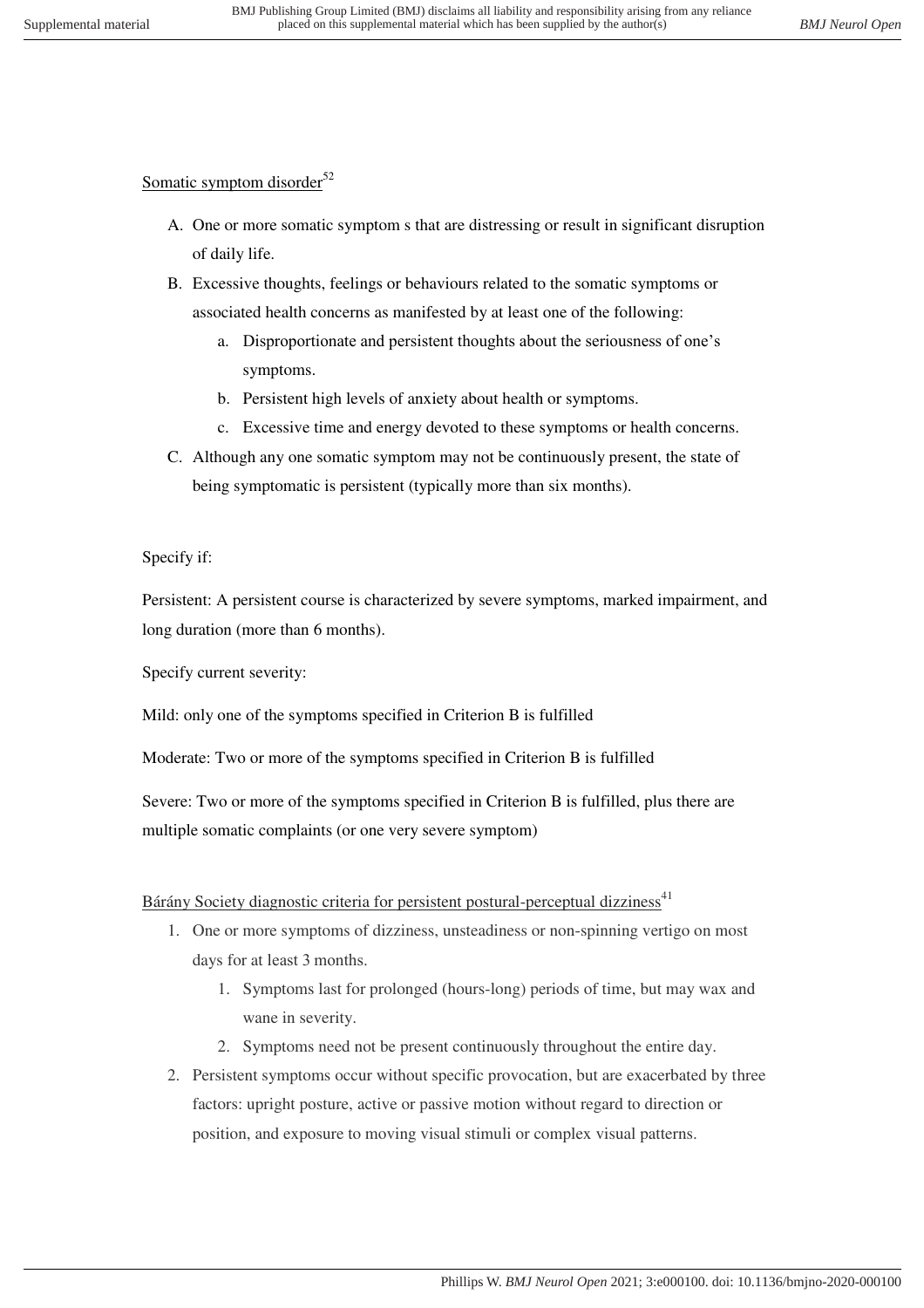- 3. The disorder is triggered by events that cause vertigo, unsteadiness, dizziness, or problems with balance, including acute, episodic or chronic vestibular syndromes, other neurological or medical illnesses, and psychological distress.
	- 1. When triggered by an acute or episodic precipitant, symptoms settle into the pattern of criterion A as the precipitant resolves, but may occur intermittently at first, and then consolidate into a persistent course.
	- 2. When triggered by a chronic precipitant, symptoms may develop slowly at first and worsen gradually.
- 4. Symptoms cause significant distress or functional impairment.
- 5. Symptoms are not better accounted for by another disease or disorder.

## Budapest criteria for CRPS<sup>48</sup>

One symptom in three of the following four categories:

- 1. Sensory: hyperaesthesia (an abnormal increase in sensitivity) and/or allodynia (pain caused by usually non-painful stimuli);
- 2. Vasomotor: skin colour changes or temperature and/or skin colour changes between the limbs;
- 3. Sudomotor/oedema: oedema (swelling) and/or sweating changes and/or sweating differences between the limbs;
- 4. Motor/trophic: decreased range of motion and/or motor dysfunction (weakness, tremor, muscular spasm (dystonia)) and/or trophic changes (changes to the hair and/or nail and/or skin on the limb).

At the time of clinical examination, at least one sign must be present in two or more of the following categories:

- 1. Sensory: hyperalgesia (to pinprick) and/or allodynia (to light touch and/or deep somatic (physical) pressure and/or joint movement);
- 2. Vasomotor: temperature differences between the limb and/or skin colour changes and/or skin colour changes between the limb;
- 3. Sudomotor/oedema: oedema and/or sweating changes and/or sweating differences between the limbs;